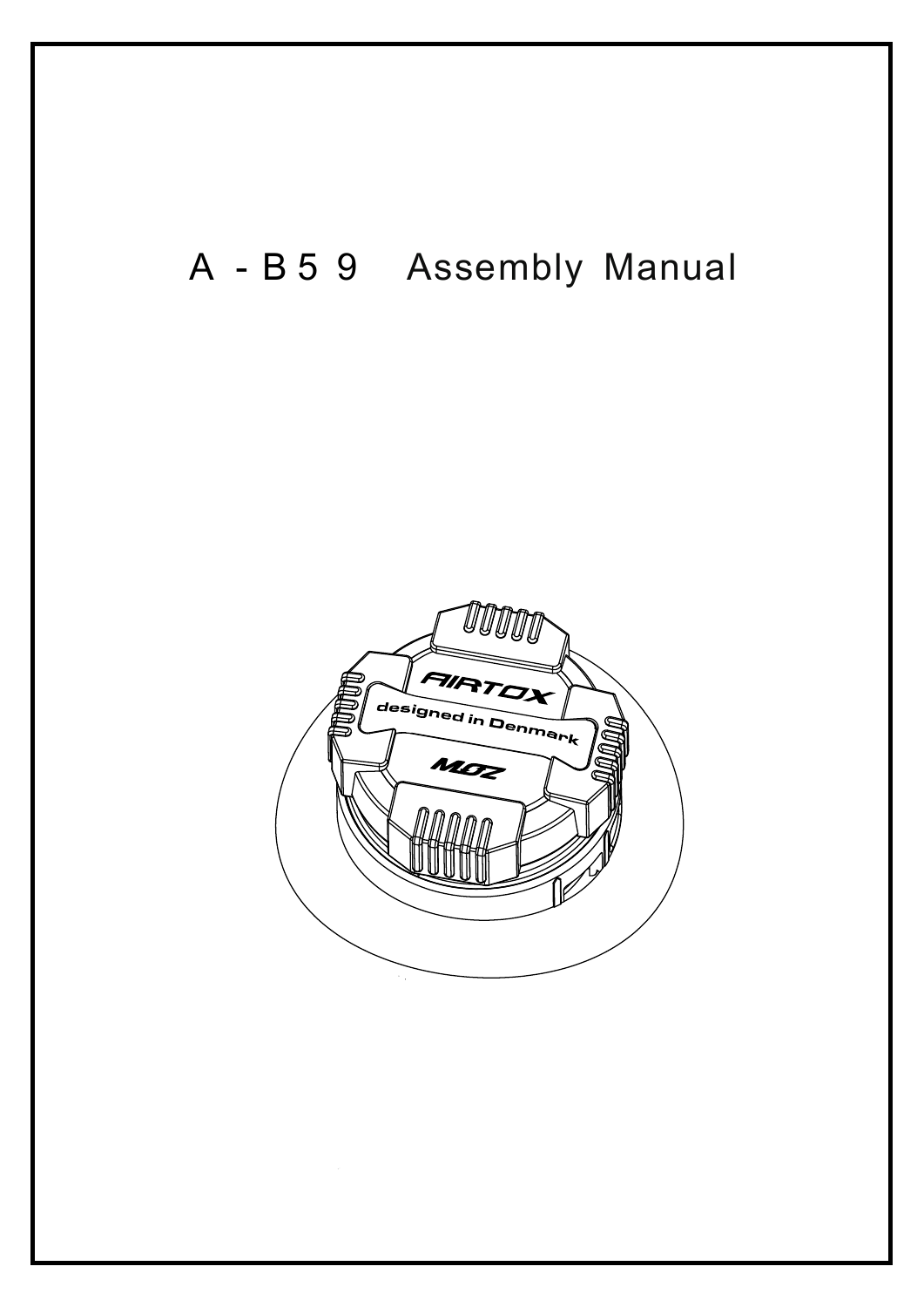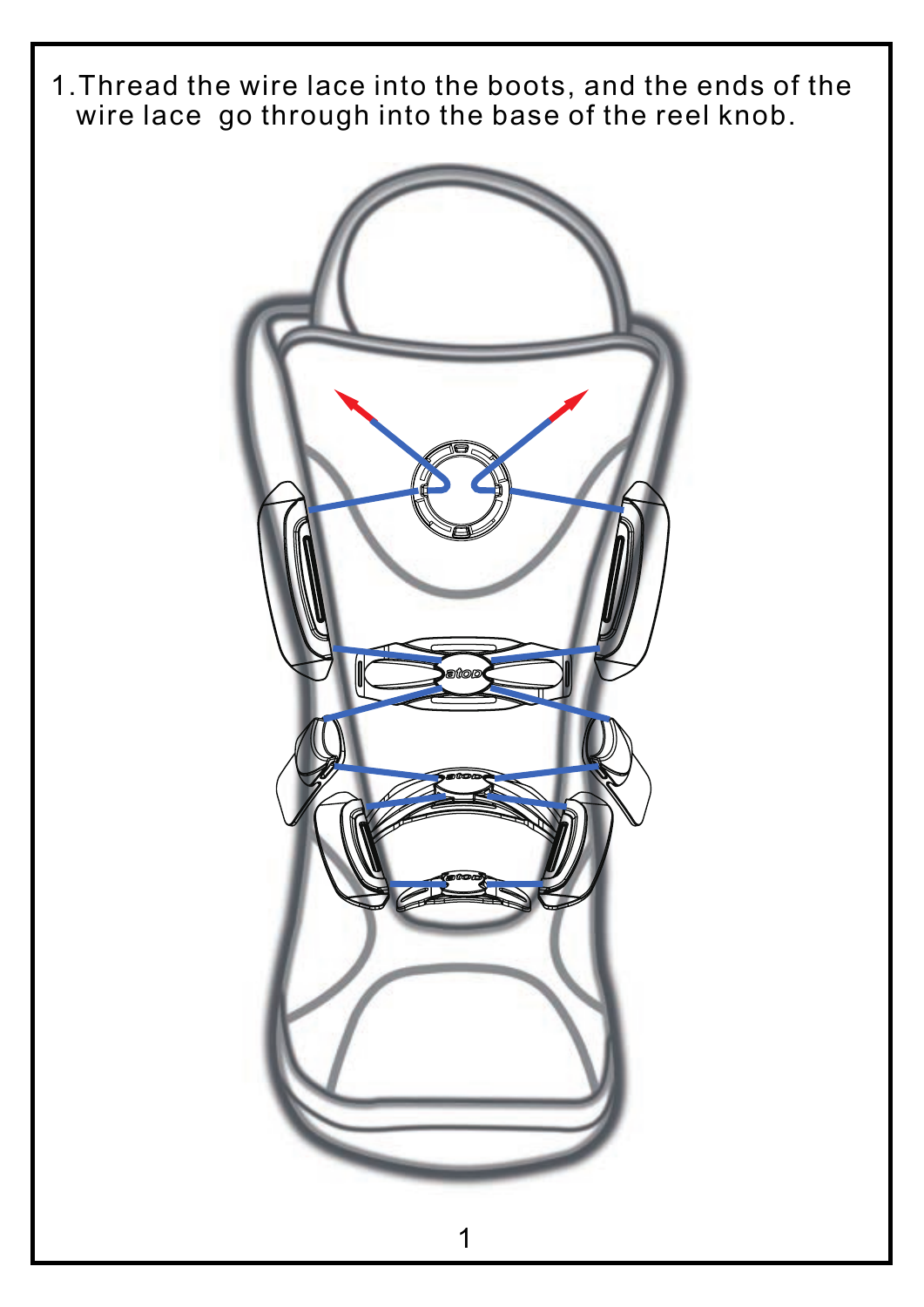2. Turn the knob and align the arrows to any of the four hooks.





◎ Please check the reel is 4901

## 3. Fix both ends of the wire lace to the reel

( 1 ) Pass the wire through hole 1



◎ The arrow is hole 1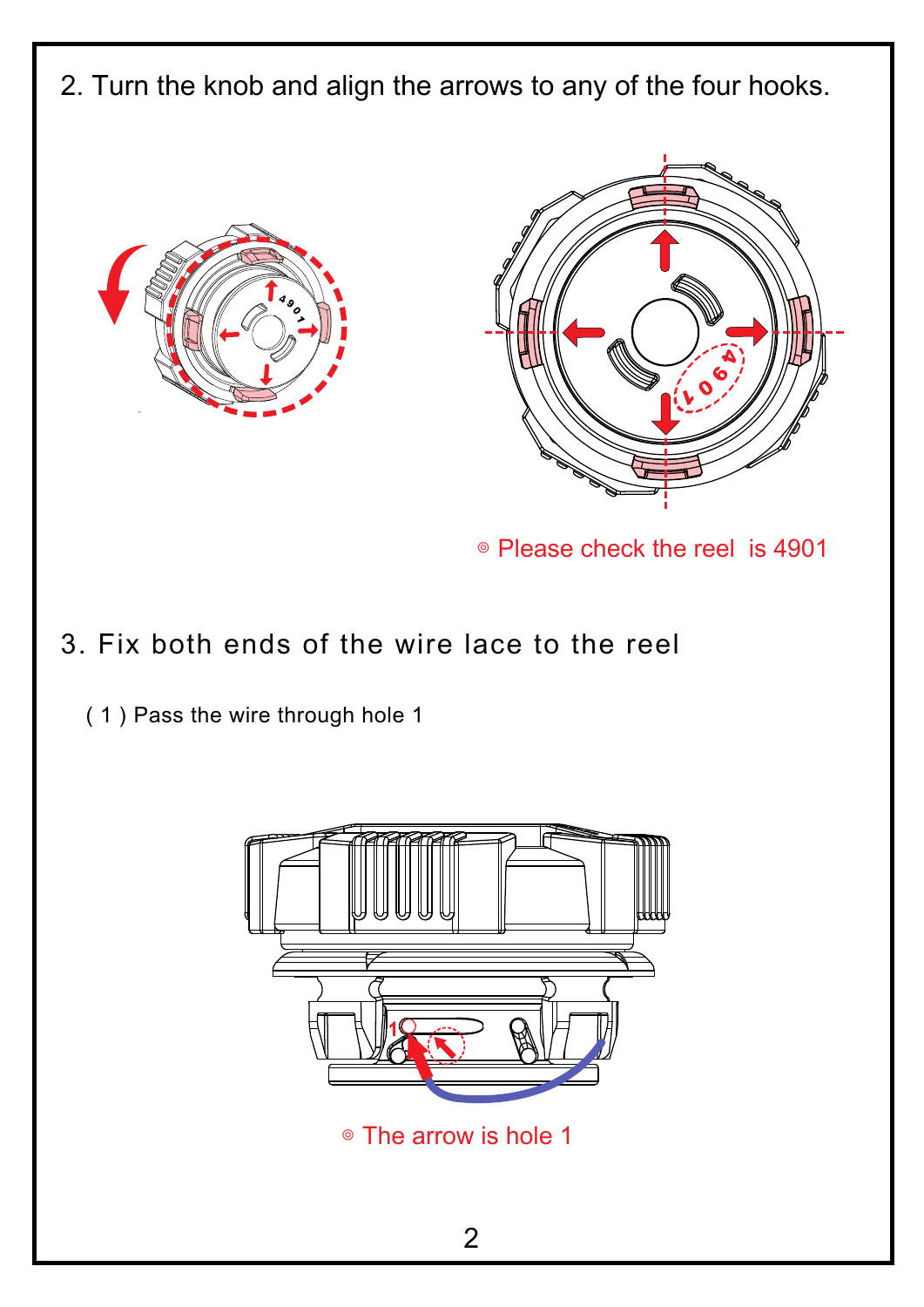- (2) Thread the wire lace straight (3) Bend the wire lace straight through hole 1 & 2
	- into hole 3 & 4





( 4 ) Thread wire's terminal back to hole 4 to the bottom





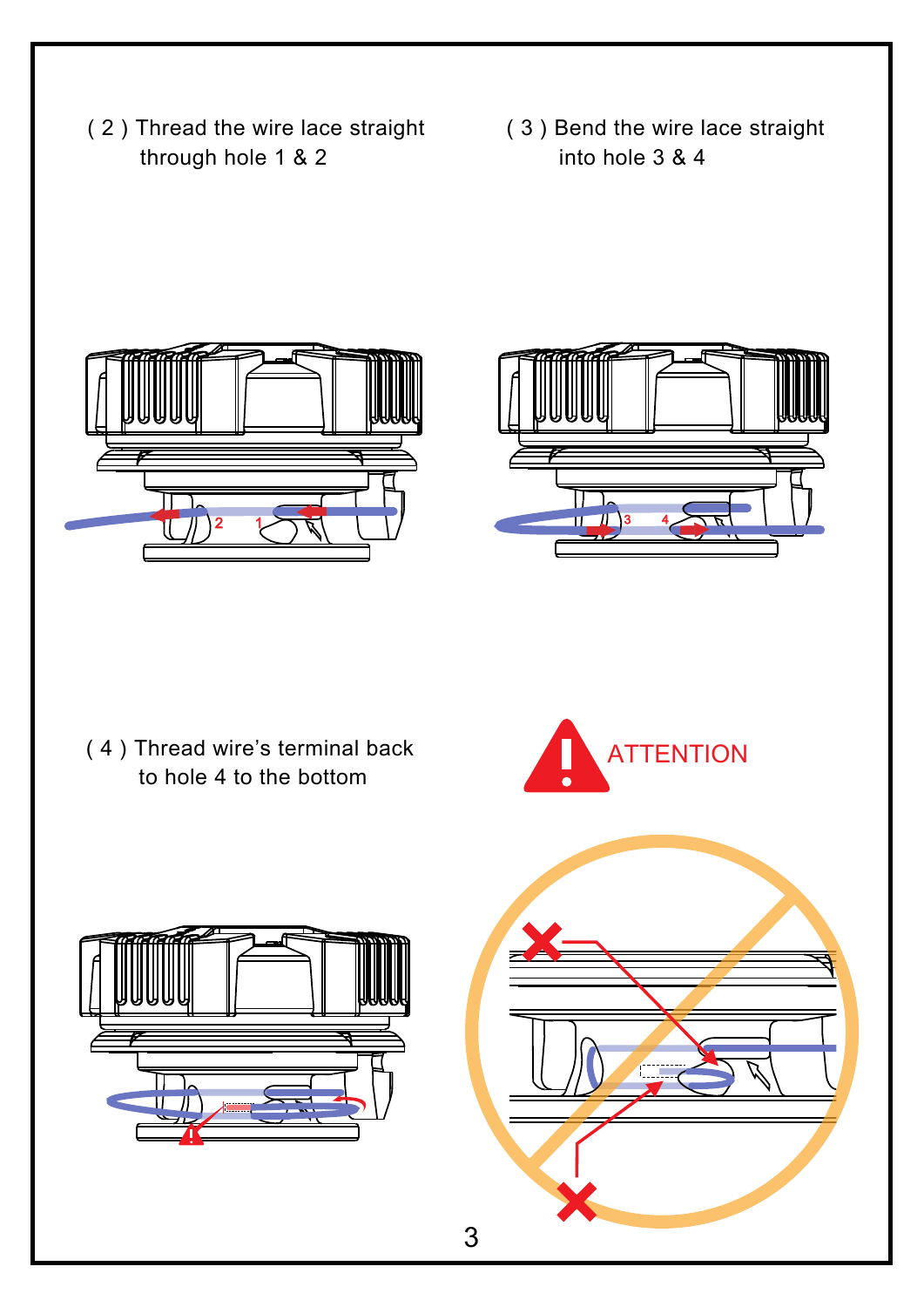( 5 ) Keep your finger press on the loop, pull wire with your right hand to make the loop slip to the bottom tightly



( 6 ) Pull the wire lace with your left hand to tighten the wirelace



( 7 ) Repeat above steps to the other side of wire lace

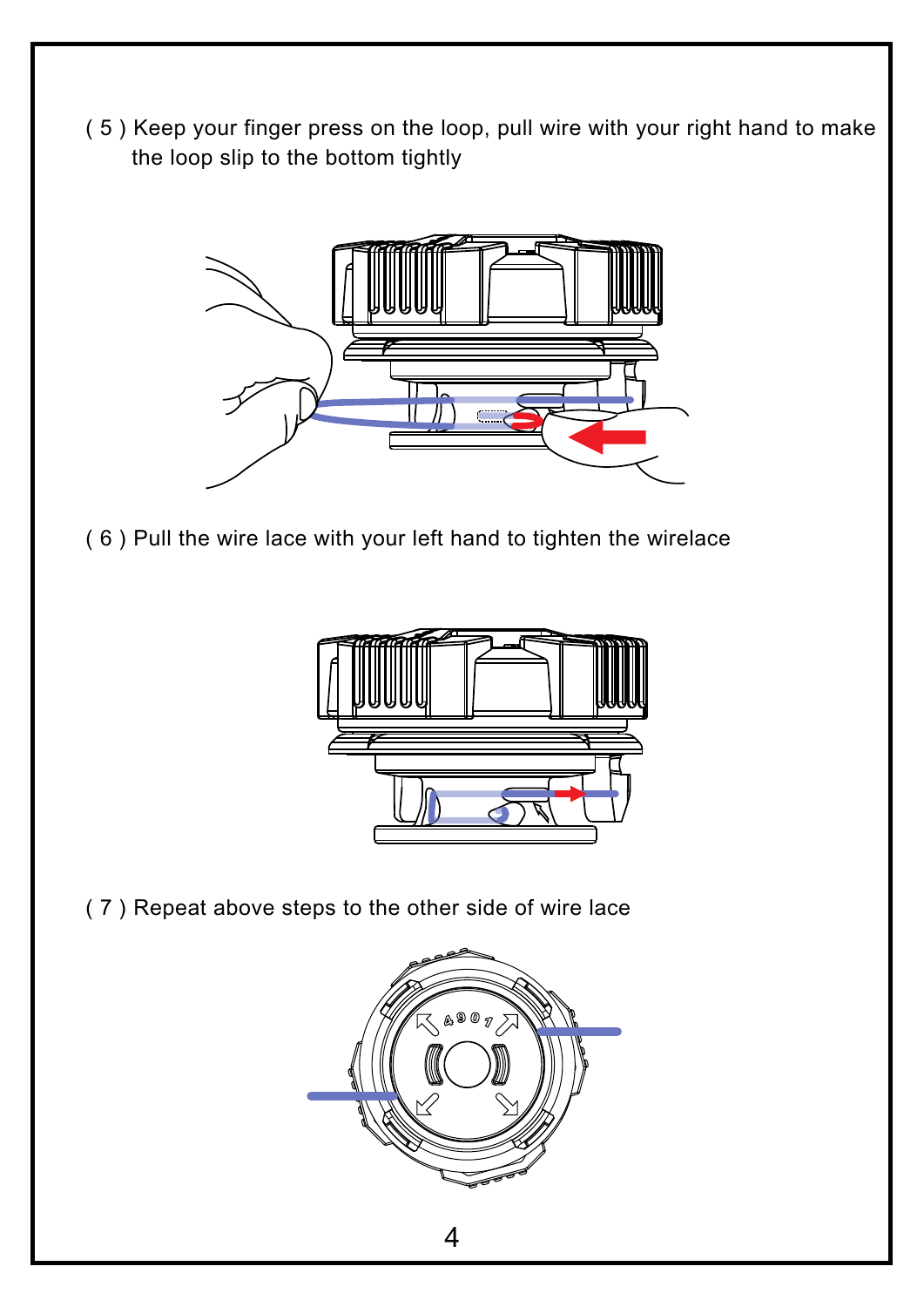## 4. Install knob body

◎ 1. Pass the wire through the channel of the base align in parallel and insert the four hooks to the grooves.



◎ 2. Turn the knob on the counterclockwise, and ensure that the arrow on the top knob and the one on the base are aligned. After you hear the "Click" sound, this means that the procedure is done.